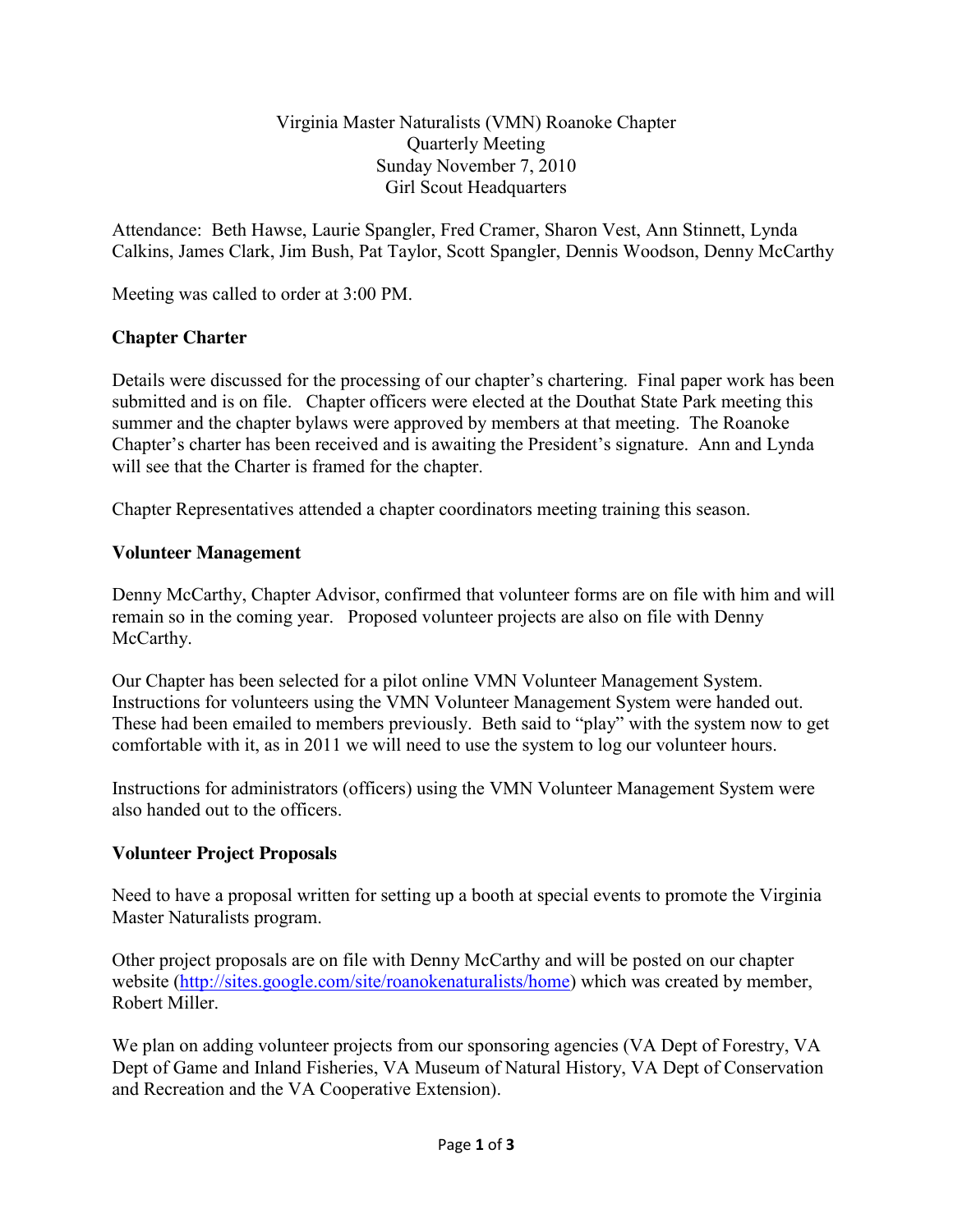#### **Subcommittees**

If we are to offer another Master Naturalist Training program for our area, we need to create committees to that end. It was moved by Lynda Calkins and seconded by Jim Bush to offer a Master Naturalist Training class in 2011 and to develop a curriculum. All in attendance voted in favor.

A Curriculum Committee will be established and the following volunteered to participate on this committee: Dennis Woodson, James Clark, Beth Hawse, Lynda Calkins, and Ann Stinnett. They will choose someone to chair this committee at a later meeting. Other chapter members are invited to participate on this committee.

It was moved by Ann Stinnett and seconded by Lynda Calkins, to form a Membership/Marketing committee to promote our future class and other activities. All in attendance voted in favor of this committee.

It was moved by Lynda Calkins and seconded by Sharon Vest to have an Advanced Training/Project committee. All members voted in favor.

Laurie Spangler, Secretary will email the list of committees and request volunteers to participate on these committees.

The Executive Committee met after the membership meeting. The executive committee consists of officers Beth Hawse (President), Lynda Calkins (Vice President), Ann Stinnett (Treasurer), Sharon Vest (Historian) and Laurie Spangler (Secretary).

### **Meetings**

Denny McCarthy suggested the chapter membership meet quarterly in January, April, July (picnic) and October. We decided the 3rd Sunday afternoon of each month would be a good date. Ann Stinnett moved that we have an Executive Committee meeting followed by a 3:00 PM membership meeting. Laurie Spangler seconded. All present voted in favor of the times.

Location of meetings was discussed. Beth Hawse will see if we can use the Girl Scouts Headquarters for the January meeting.

### **Treasurer's Report**

Lynda Calkins has transferred the treasurer's duties and accounts to current Treasurer, Ann Stinnett. Ann reported a current balance of \$ 936.86 in the fund.

We discussed ideas for gifts for our future classroom speakers (bat and bird houses, tablets, tshirts, etc). Other marketing ideas were discussed.